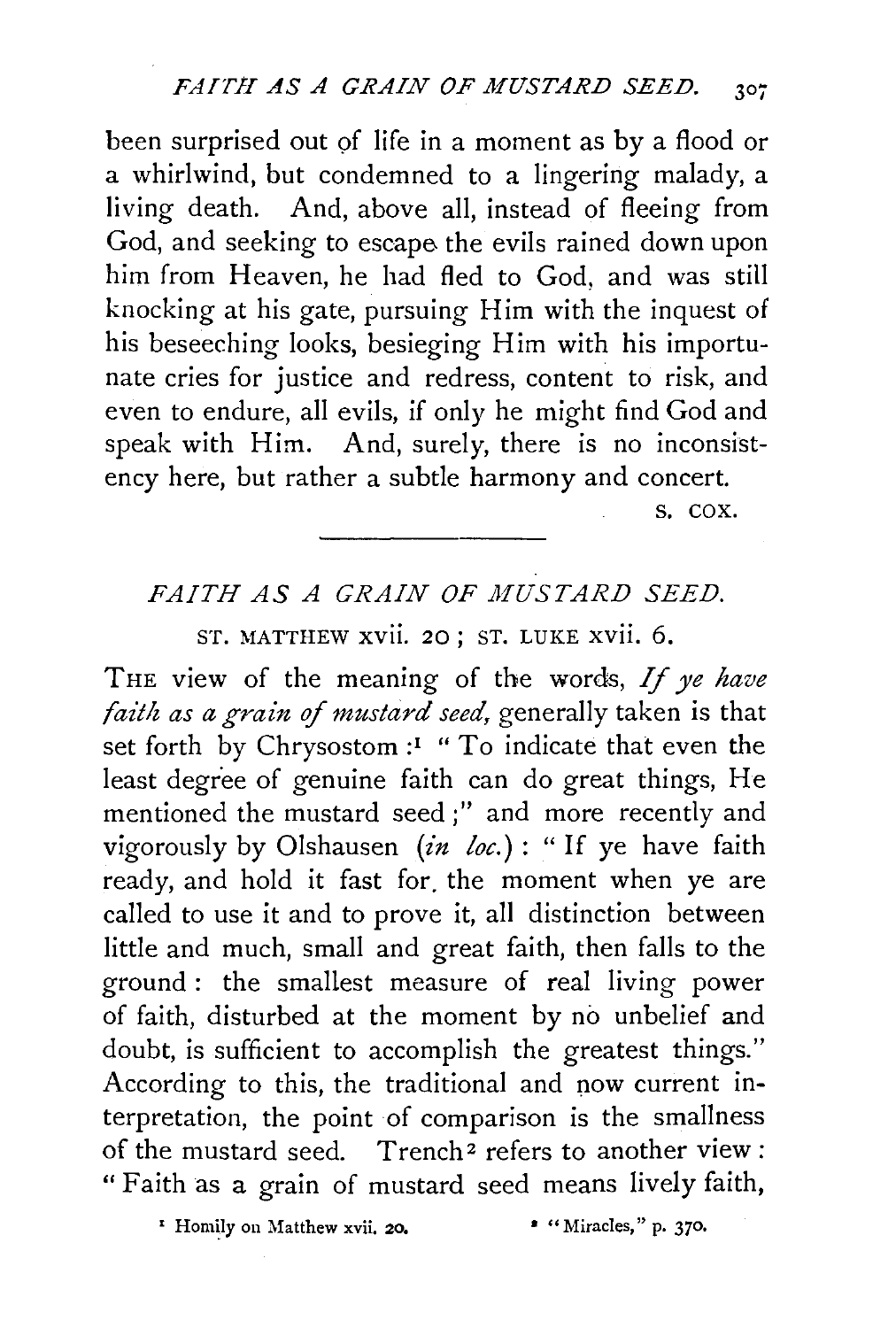with allusion to the keen and biting powers of that grain ;" but adds: " It certainly is not upon this side that the comparison is to be brought out; rather it is the smallest faith that shall be effectual to work the mightiest work."

Olshausen's notion of a "faith which is of the smallest measure," and yet is "disturbed by no doubt," lacks clearness ; for surely an undoubting faith is the greatest faith. Whether such a faith can be momentary-" at the moment"—is another point open to serious question. But that which seems fatal to this interpretation is that it is utterly inconsistent with the whole context in which our Lord's great saying is found.

And, first : How does it agree, how can it be made to agree, with the warning, " Howbeit, this kind goeth not out but by prayer and fasting" ? Are such special means as these necessary to the exercise of the smallest amount of faith? Scarcely. Secondly: in St. Luke our Lord's words are a reply to the request of the apostles, *Increase our faith.* To assure them that the smallest modicum of faith was adequate to the working of the greatest works, would surely have been a strange answer to such a prayer. Must it not have suggested the thought, Why, then, need our faith be increased? Thirdly : Is it not opposed to both the letter and spirit of passages in which strong faith, undoubting faith (as in Matthew xxi. 21), is commended and enjoined, and its absence deplored or reproved ? ·

To try to escape this inconsistency by a resort to the gloss, You ask for faith: if you only had a faith as large as a grain of mustard seed, *provided you had but* confidence in your faith, provided you had but the courage of your faith, or made a right use of it, you would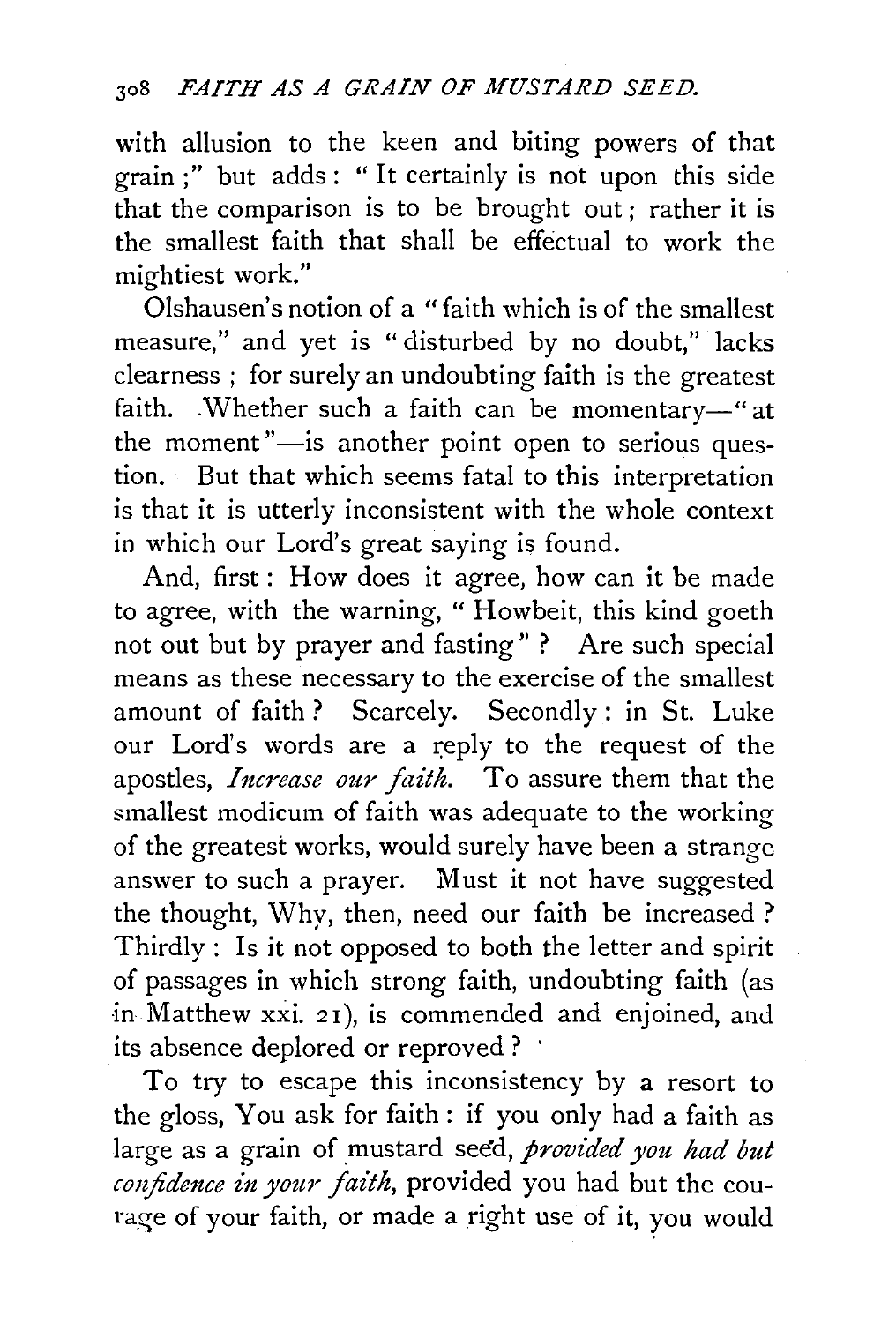be able to remove mountains, and so forth, is to substitute faith in our own faith for faith in God-a very common and a very pernicious error.

On these grounds I venture to differ from the traditional interpretation, and in its place to propose the following. Christ sets up the mustard seed as an example of what, in so far as faith is concerned, the disciples ought to be. If your faith, relatively to you, were as great as the faith of the mustard seed is relatively to. it, you would as easily remove mountains, or uproot trees, as the mustard seed grows into the greatest of all plants.

But it may be objected, How can a mustard seed be spoken of as having faith? We must not forget that Christ uses the mustard seed analogically, and that comparisons between man and the creatures below him never go on all fours : up to a certain point they hold good; beyond that point they become incongruous. Of course it is not literally true that a mustard seed has faith, but neither is that the question. The real question is, What is there in the seed and its behaviour which fits, it to be set forth as an example to men? And I suggest that what our Lord really sets before us by this illustration is the important general principle, that if *men exercised faith to the degree to*  which the mustard seed puts forth the power in it which *answers to faith in man, it would be as easy and natural for them to work wonders as for the mustard seed to become the greatest* of *herbs.* 

Growth depends on the assimilation of nutriment. The assimilation of nutriment is a process in which two factors co-operate : the one, the seed or germ ; the other, the surrounding or environment. Each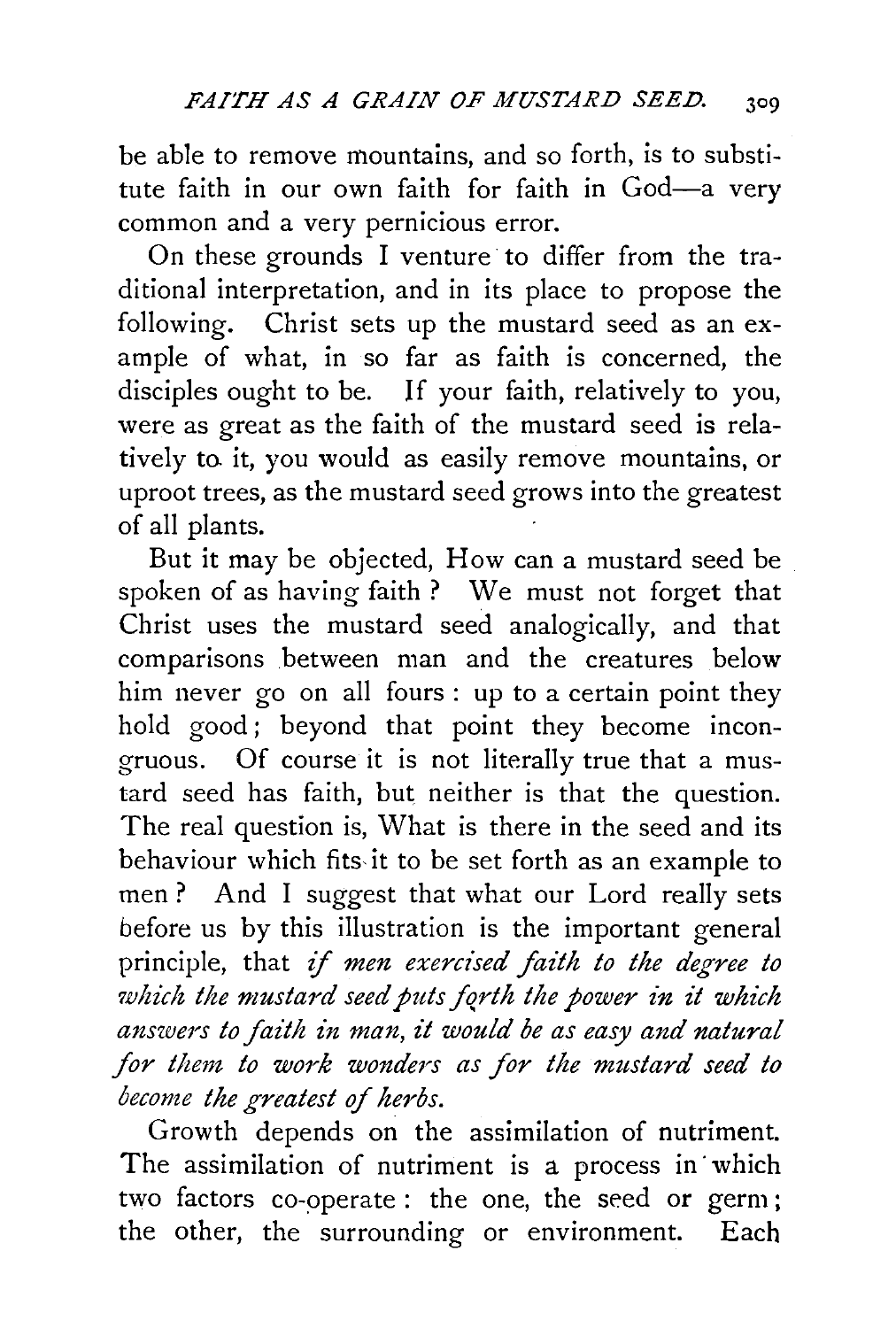must be fitted to the other; each especially must act on the other. Without suitable surroundings no seed will begin to germinate, that is, act; without action on the part of the seed, no surrounding, however suitable, will produce growth. Given the same surrounding, any differences in the plants which grow out of the seeds must be attributed to the seeds themselves. As every gardener knows, the same culture will not guarantee the same result. But were the action of a seed purely mechanical, there could be no uncertainty ; for men are able to calculate exactly what certain mechanical forces will do in certain given conditions. The reason of the differences lies therefore, without doubt, in the constitution of the seed, whether as originally given to it or as subsequently modified; for we can scarcely attribute its attitude towards the environment to conscious choice or caprice. On the contrary, so far as its power goes, it acts normally-it assimilates what it can assimilate, and grows unto what it can become. How should this behaviour be described, speaking after the manner of men ? We should say that the seed makes full use of its opportunities ; or, still speaking anthropomorphically, that it unhesitatingly recognizes, accepts, falls in with, the order and constitution of the system to which it belongs. As a matter of fact, a seed that grows properly *does* thus behave: the anthropomorphism of which I spoke lies solely in attributing to it *intention* of any degree or form. It cannot behave otherwise than it does; but yet its actual behaviour, whatever may be the actual cause of it, is an acceptance of the position in which it is placed. If we could imagine any hesitation on its part to lay hold on that which is presented to it, whatever might be its original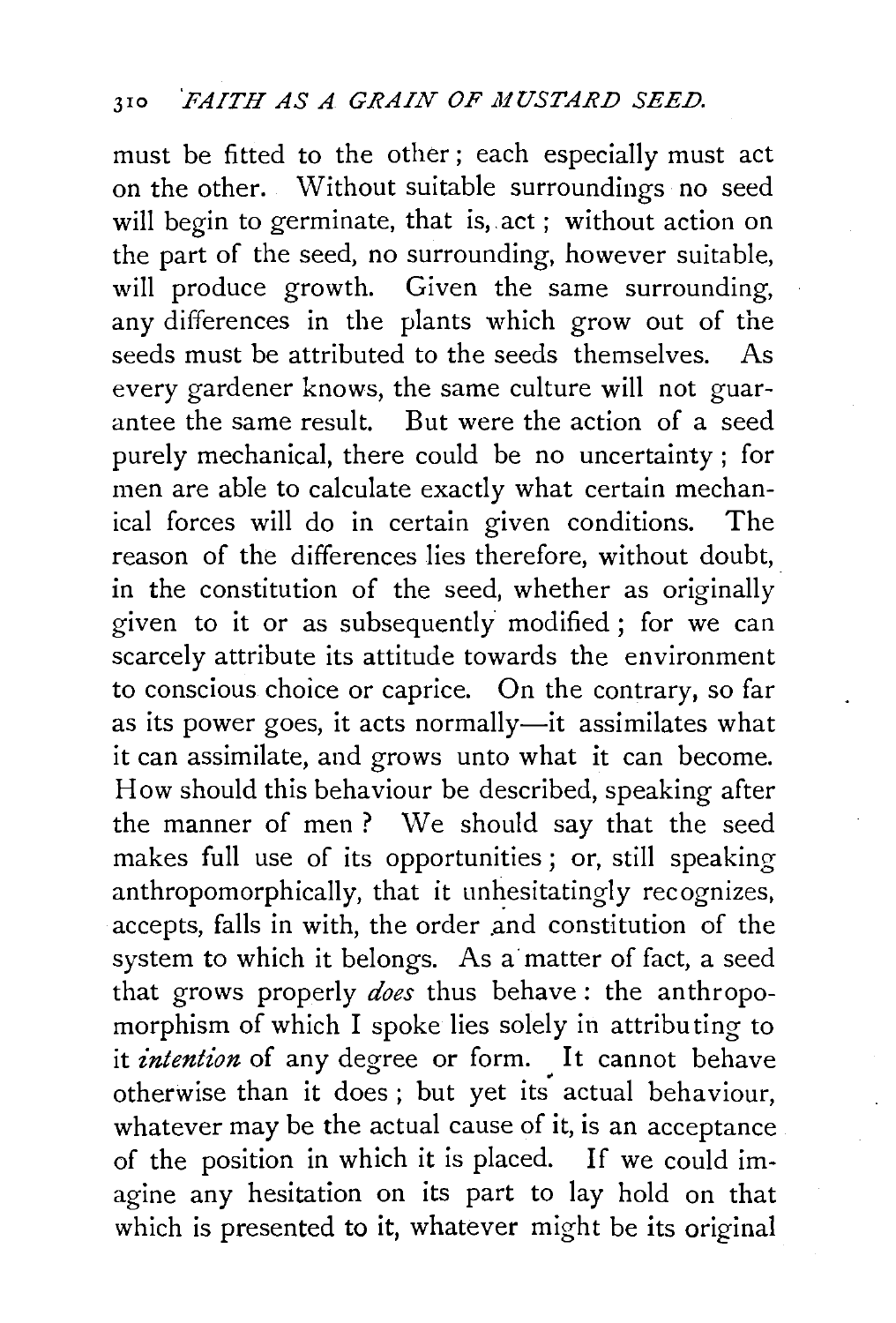constitution, there could be no satisfactory result. In one word, the secret of growth, so far as the share borne by the seed is concerned, lies in the action by which it appropriates the nutriment provided in its environment, which action rests upon what may be termed an acceptance of the order in which it finds itself.

Let us now turn to man. Like the mustard seed, man must be placed in an appropriate environment, and must behave towards that environment in a certain manner. Of him also it holds good that he must act as well as be acted on. If his surroundings fail to offer fitting nutriment, or if he fail to appropriate the fitting nutriment put within his reach, he will either perish, or at least attain but a stunted growth. As soon as man loses the capability of acting in response to the forces which act upon him, whether physical, intellectual, or personal, he shrivels and dies. So that in his case, as truly as in the case of a seed, the secret of growth is the due assimilation of the nutriment provided in his environment.. Up to this point, the same language may be used of both.

Speaking anthropomorphically, this action of the seed implies, as we have seen, an acceptance of the order in which it is placed. And what the seed does blindly, man has to do consciously. At the earliest stages of his existence, indeed, his recognition of the order and constitution of the world is as blind and necessary as that of a mustard seed; but with every approach to maturity he becomes more and more capable of taking his behaviour, whether it be recognition or assimilation, into his own hands-that is, of adopting it by conscious choice. *Now the relation thus*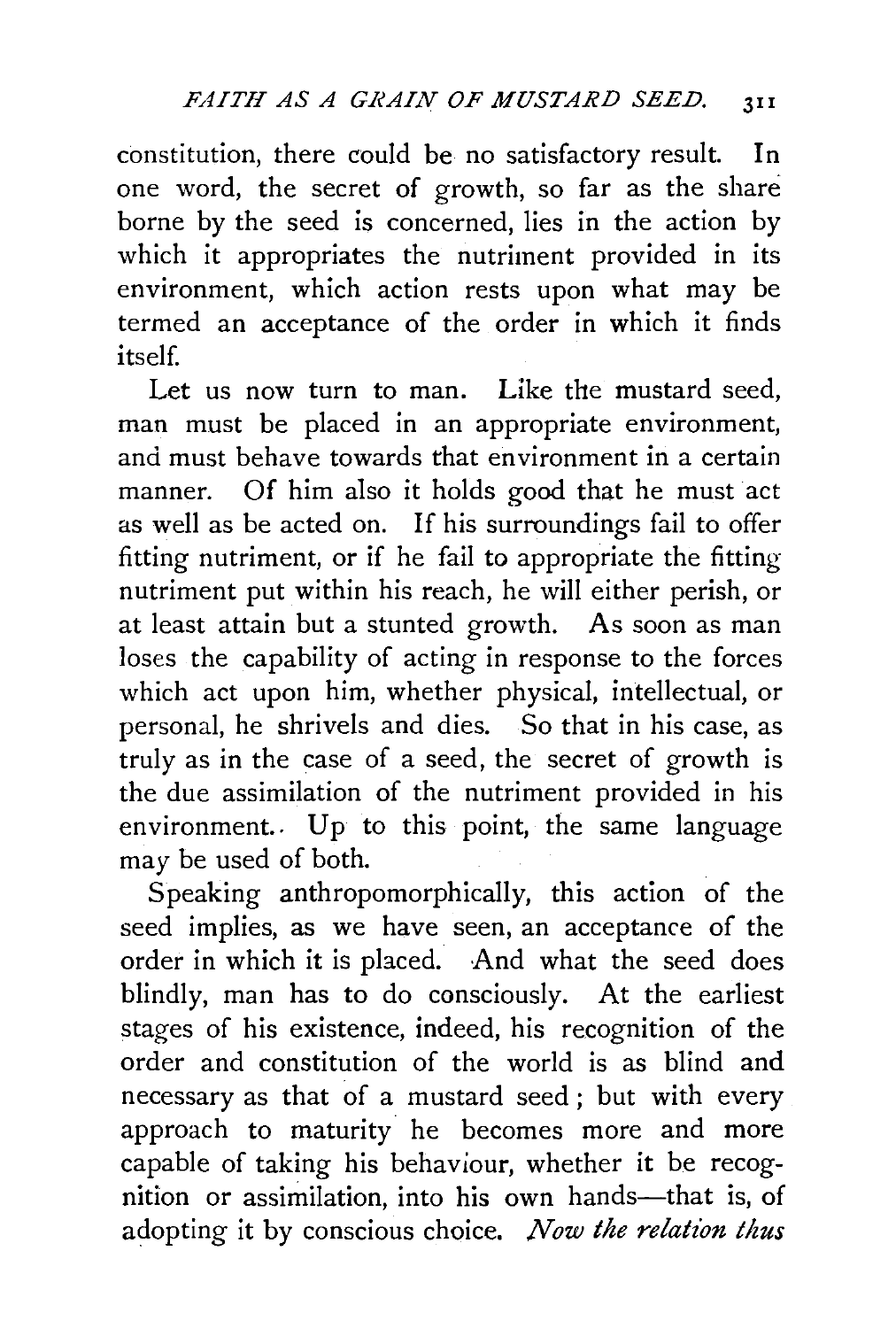*consciously assumed by man £s faith.* His behaviour and that of a seed, looked at as a simple relation, are identical : it is in virtue of the consciousness and freedom with which it is associated in man that it becomes faith.

Let us take as an illustration the simple act of eating bread. When we eat, we trust, first, the fellow-man who gives us the bread as fit for food. Then we trust our senses, when they tell us that what we have before us to-day is the same as what we found to be bread yesterday. We further trust the order of Nature in assuming that the bread of to-day will nourish us as it did yesterday. In addition, we trust the baker; the baker trusts the miller; the miller the farmer ; each of those in his turn trusts others; and every one of them has constantly to take for granted that the forces and laws of Nature continue the same from day to day and from year to year. A want of trust at any one point in the long chain which puts bread into our hands would arrest the process by which we derive nutriment from our daily bread. Not otherwise is it with the intellect, which draws its nutriment also from the world in which it is placed. In point of fact, at the back of every movement towards the appropriation of material of growth, whether of body or of mind, there is faithimplicit or explicit, conscious or unconscious. Generally speaking, the faith is implicit and unconscious, though at times, owing to special causes, it becomes explicit and conscious.

In the domains both of our physical and intellectual life, faith is the necessary condition of assimilation ; in that of the heart or of the emotions, through which we enter into relationship to persons, faith is not merely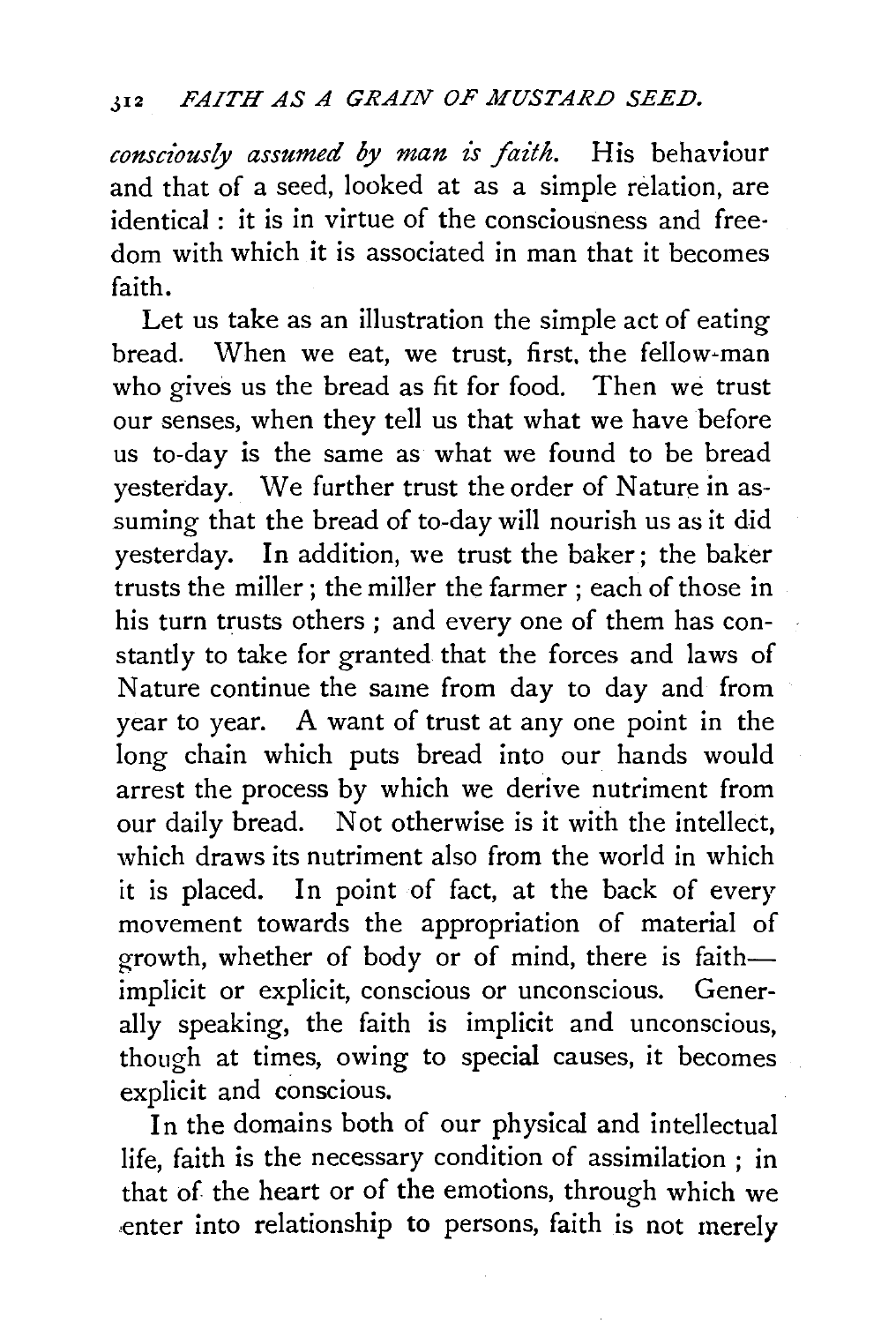the condition of appropriation, but also its beginning. Mutual trust between persons is, so far as it goes, mutual appropriation. At any rate there can be no doubt that, where there is no mutual trust, there can be no mutual communication of the specifically personal life. And as personal life can only develope and work as it is nourished by personal life or by communications therefrom, it is clear that here again faith is indispensably necessary.

If the environment from which man is intended to draw nutriment contained nothing but the creatural, in other words, if he were correlated solely to Nature and man, it is obvious that no assimilation, however complete and normal, could secure for him a growth involving the power over Nature referred to in the passages under consideration. Those whose faith and consequent appropriation is restricted to the seen and temporal, must needs restrict their conscious action thereto, and be bound down by its conditions.

But this order of things includes more and higherit includes God Himself, and man is constituted to derive nutriment and life from Him. To use the scholastic expressions, man is *capax infiniti* as well as *finiti*. Just as he is made to draw nutrition for the body from the purely physical world, and for the mind from the intellectual world, so is he made to draw nutrition from God. Constituted as the universe is, and constituted as man is, the one is as natural as the other. Both relationships, too, are regulated by the same law-there is no appropriation without faith.

Now as man grows, corpo:eally, by what he draws from the physical world, and intellectually by what he draws from the intellectual world, and emotionally by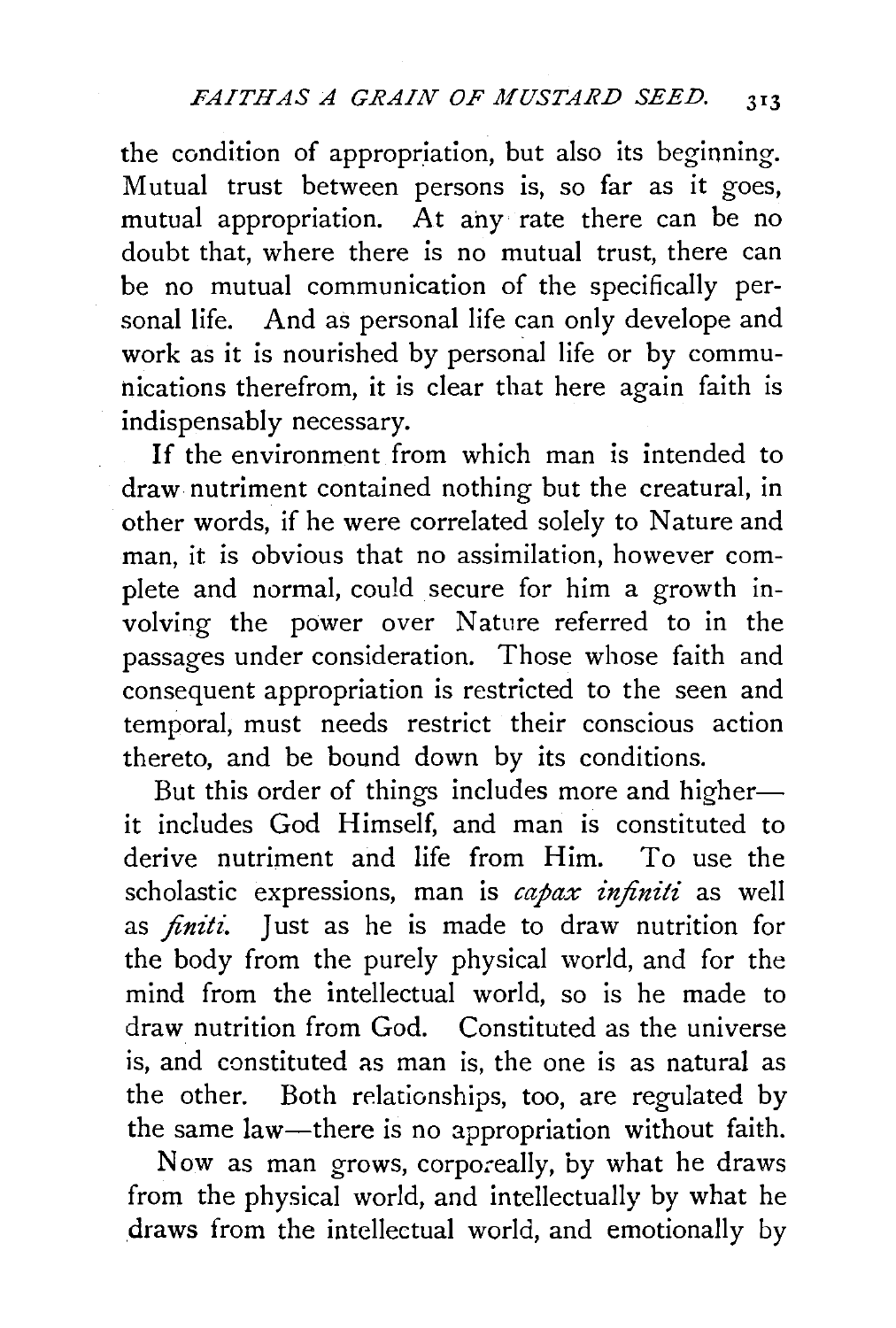his fellowship with other hearts, and thus becomes capable of doing in each sphere the work devolving upon him, so, through the assimilation of God, must he acquire strength for specific work. What is that strength? What is that work? He becomes increasingly one with God, and God becomes increasingly one with him; so that God can work in and through him, and he can work in and through God. In a word, he becomes a sharer in the Divine strength. This may seem to be bold language, but it is the language of the Bible, and it is in conformity with the order of the world. Man and Nature work in and through each other, because each dwells in the other; and God, yea, God Himself, is no exception to the law, because it was He who constituted the universe what it is.

But, if this be true, to the extent to which we are God's and God *is* ours, to that extent we shall hold God's relation to the rest of the universe. What that relationship is I need not here describe. He who made and rules nature can also use it for his purposes. If He see fit, He can alter its arrangements, whether those arrangements be between atom and atom or between sun and sun. It is of course quite true that the so-called laws of Nature are his own laws—the modes in which He has ordained that natural forces shall move and act ; and if there were nothing in the uni- . verse higher than mere Nature, God would never interfere with its constitution and order. But there are spiritual as well as natural forces ; there are therefore spiritual as well as natural laws, and the latter exist for the sake of the former. Even under ordinary circumstances the spiritual exerts some sway over the natural;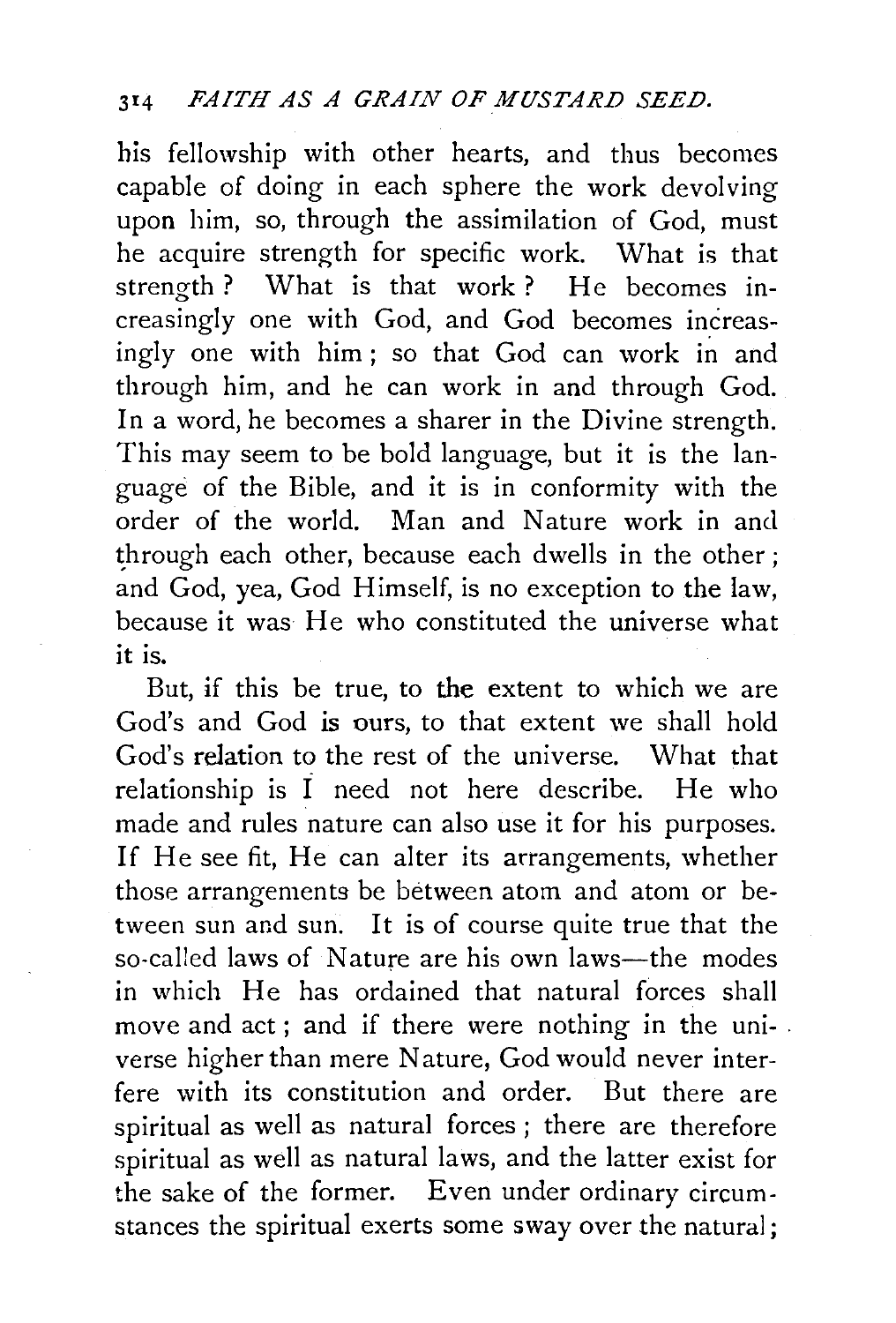so, at all events, all implicitly or explicitly concede who recognize a real distinction between human thought and volition and mechanical and vital movements. How much more should such sway be expected when extraordinary circumstances arise! An extraordinary, that is, a miraculous subordination of the natural to the spiritual, would then be no less orderly than the common subordination of nature to the spirit and will of man. So far, therefore, as men become one with God by faith, so far will they share the Divine power of using, moulding, rearranging, swaying the natural, for the sake and in the interest of the spiritual ; in other words, the Divine power of working miracles.

This, in my judgment, is what Christ means when He says, " If ye have faith as a grain of mustard seed, ye shall say unto this mountain, Remove, and it shall remove." The mustard seed developes its full power because it assimilates all that is within its capacity to assimilate ; and when man shall have assimilated all that it is within his capacity to assimilate—which includes the life of God Himself-he too will develope his full power, that is, a power to which nothing shall be impossible.

Nothing will be impossible to the believer that is not impossible to God Himself! But the ground of his power is the limit of its exercise. And here is the answer to the objection that, if my interpretation of our Lord's saying be true, then every believing man should be able to work miracles at his own pleasure. It must be remembered that the power in question is due to oneness with God ; that oneness with God springs from faith ; that to wish to work a miracle not inspired by God must be to interfere, to the degree of